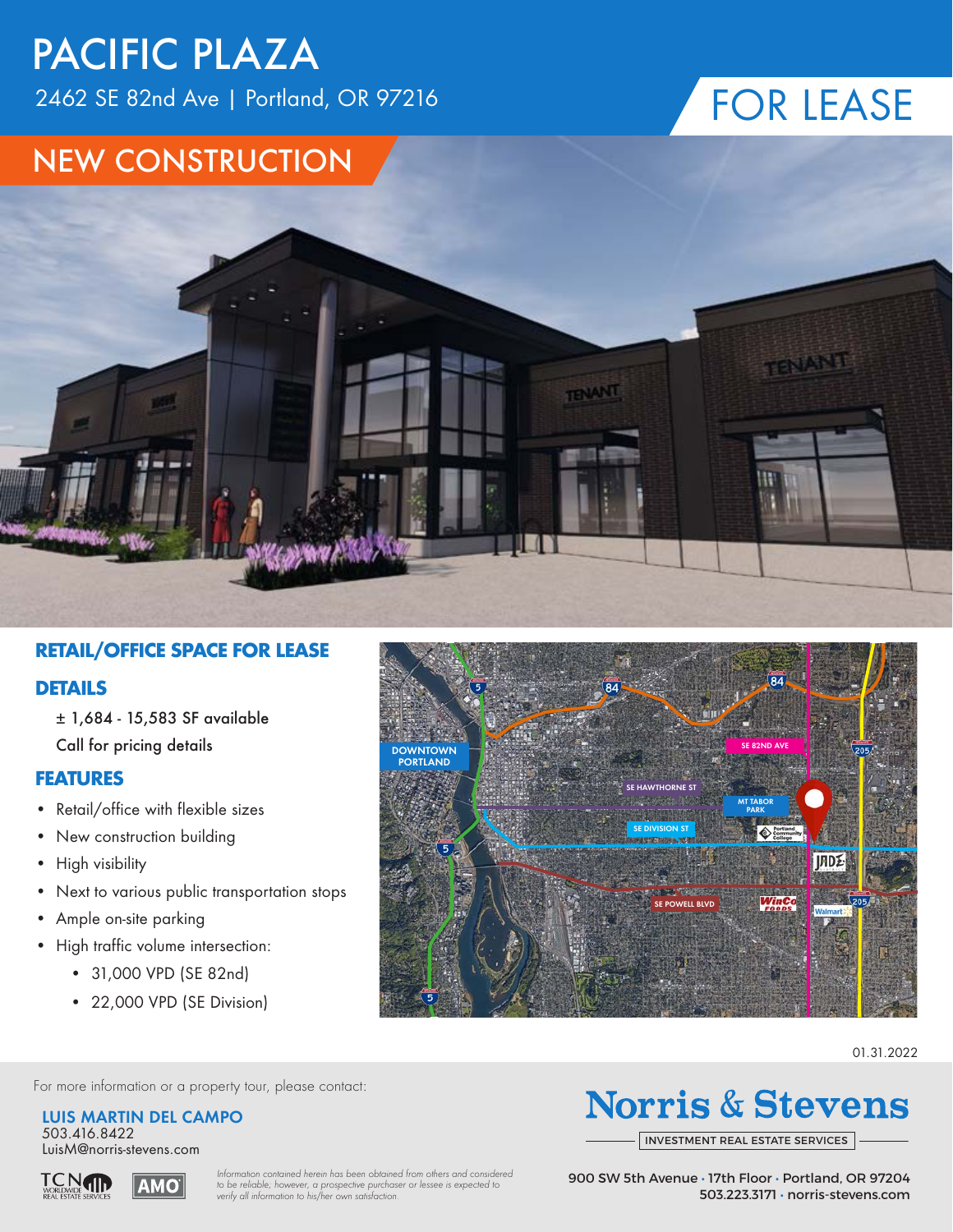2462 SE 82nd Ave | Portland, OR 97216

## FOR LEASE

TENANT LAYOUT OPTION



For more information or a property tour, please contact:

**LUIS MARTIN DEL CAMPO** 503.416.8422 LuisM@norris-stevens.com



*Information contained herein has been obtained from others and considered to be reliable; however, a prospective purchaser or lessee is expected to verify all information to his/her own satisfaction.*

### **Norris & Stevens**

INVESTMENT REAL ESTATE SERVICES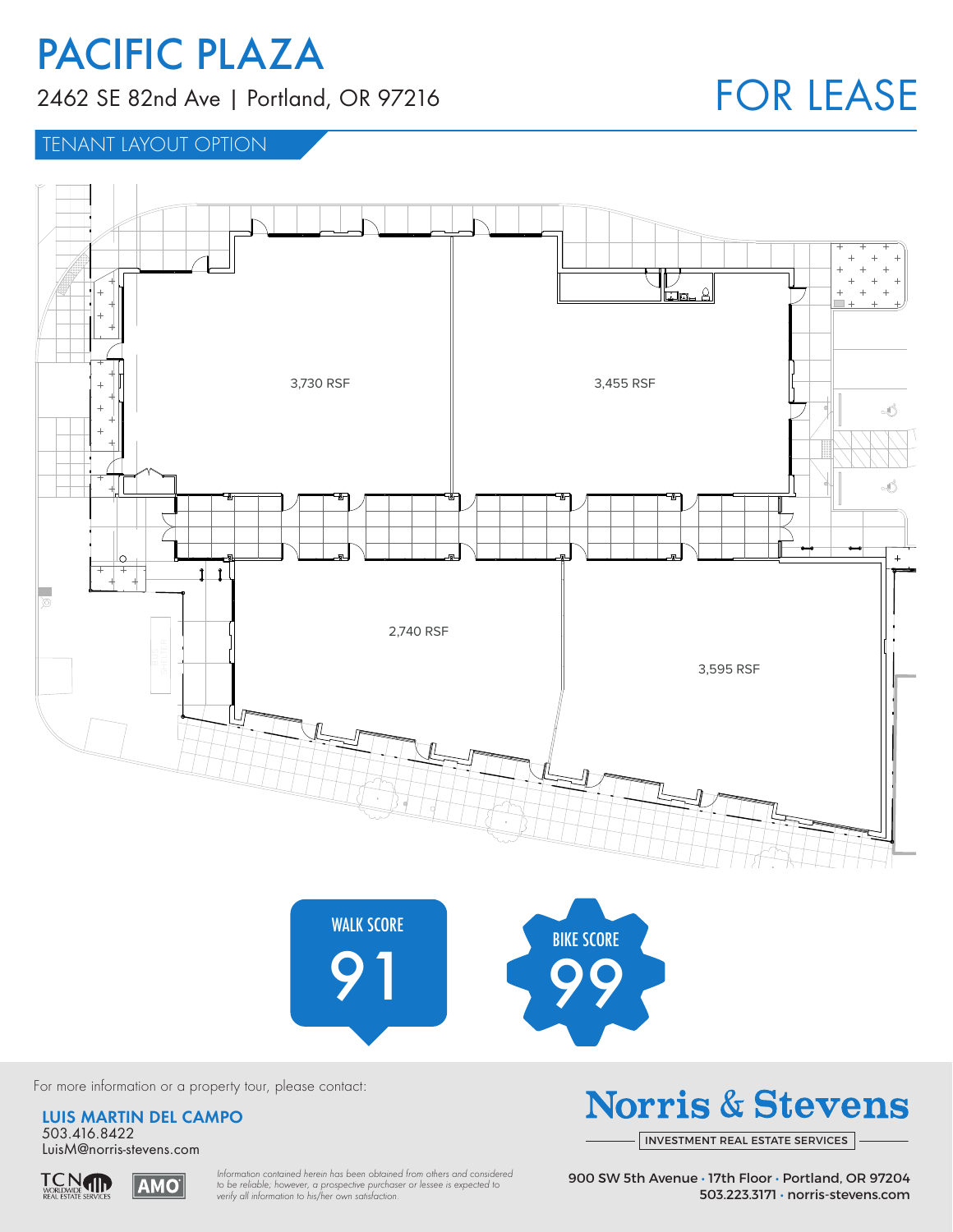2462 SE 82nd Ave | Portland, OR 97216

## FOR LEASE

#### SITE PLAN



For more information or a property tour, please contact:

**LUIS MARTIN DEL CAMPO** 503.416.8422 LuisM@norris-stevens.com



TCN<sub>WORLDWIDE</sub> **AMO**  *Information contained herein has been obtained from others and considered to be reliable; however, a prospective purchaser or lessee is expected to verify all information to his/her own satisfaction.*

## **Norris & Stevens**

INVESTMENT REAL ESTATE SERVICES

SE 83RD AVE SE 83RD AVE.